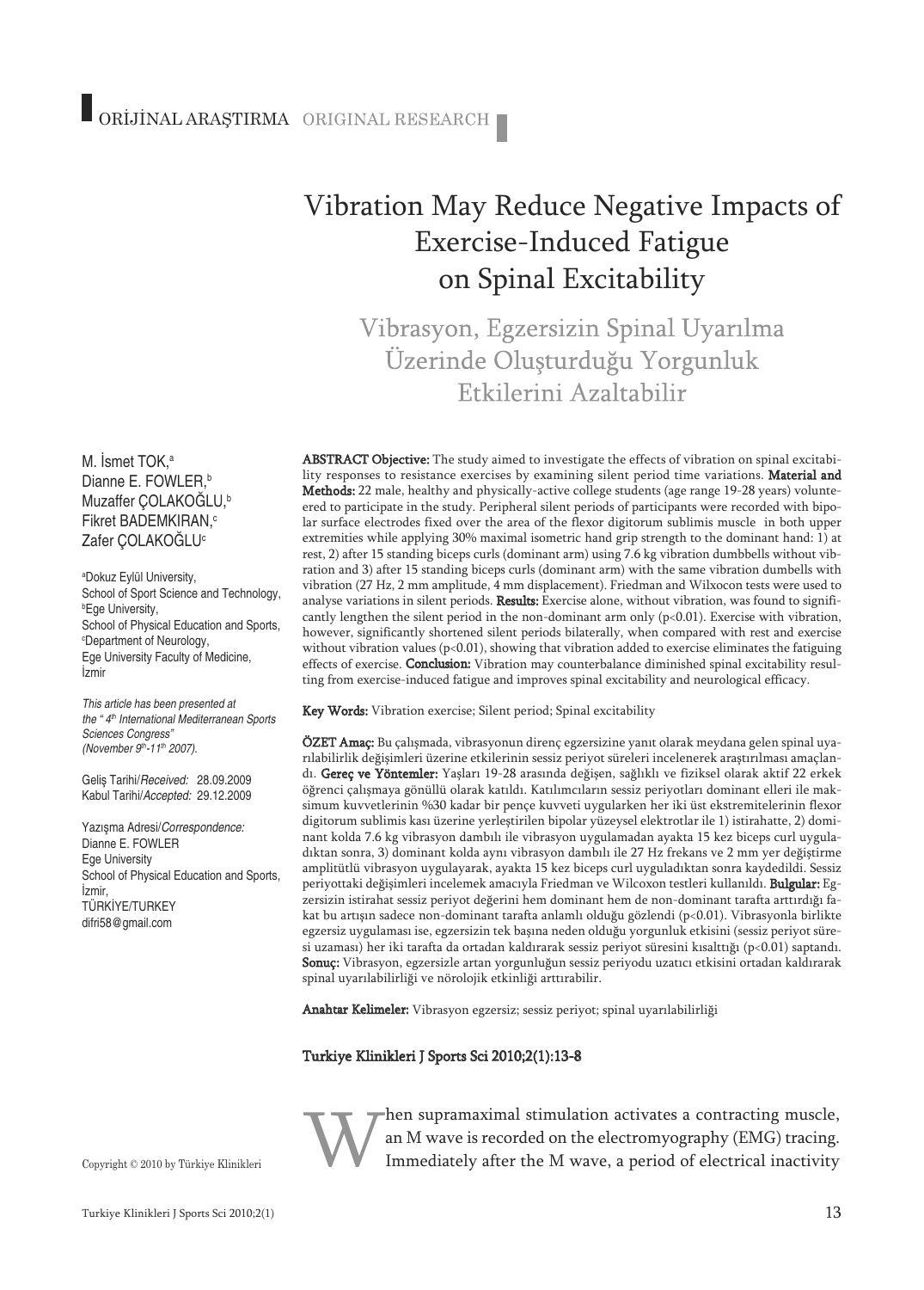lasting nearly 100 msec intervenes before the return of regular EMG activity. This period is referred as the silent period (SP) (Figure 1), and may stem from a halt in firing of muscle spindles<sup>1,15,21,24</sup> or it may be a part of electrical activity, which arises directly from stimulated neurons. 11,17,20,31,36 The SP may result from the activation of fibers appearing after the stimulation of mixed neurons like cutaneous or Ib fibers of homonymous muscles. 14,16,32,36 The lengthening of the SP is a sensitive sign of neuromuscular fatigue and is controlled by afferent proprioceptors. 8

Vibration causes minor changes in muscle length<sup>4</sup> and high frequency stimulation of Ia afferents causing neurotransmitter release, which in turn helps recruit extra motor units to facilitate neuromuscular function. <sup>28</sup> Vibration may also increase excitability of the  $\alpha$ -motor neuron pool (spinal excitability). <sup>23</sup> Vibration exercise is thought by some to generate effects on muscular performance similar to those of weight training. <sup>4</sup> We postulated that vibration may facilitate spinal excitability on exercising muscles, thus we recorded the silent periods from the flexor digitorum sublimis muscle at rest, after exercise and after vibration exercise in both upper extremities.

This study aimed to look at the effects of upper body vibration exercise on the lengthening or shortening of the peripheral silent period to determine if vibration induced neural excitability might decrease the negative impact of exercise-induced fatigue. No literature to date has reported use of sport specific piece of upper body equipment to examine the effects of vibration with exercise. Using a wellcalibrated, handheld vibration dumbbell researchers in this study were able to analyze neurological changes in the hopes that the findings would provide beneficial knowledge for exercise physiologists, trainers and researchers in the future.

### MATERIALS AND METHODS

The study protocol was approved by the Ethics Committee of the Ege University Medical Faculty. Twenty-two physically-active male college students (age range 19-28 years) gave written, signed consent to participate in the study. First, maximal



**PICTURE 1:** Vibration dumbbell (Mini-Vibra Flex Plus®, Orthometrix, Inc., White Plains, USA).

hand-grip strength was recorded bilaterally while the subject was in the supine position with a grip strength dynamometer (Model 5101®, 5-100 kgf, Takei Kiki Kogyo Co. Ltd., Tokyo, Japan). Then, peripheral SPs of participants were recorded with a Nicolet Viking 4D electromyography device over the flexor digitorum sublimis muscle by bipolar surface electrodes (Medelec large LBS, Ref: 16893T; Oxford Instruments Medical, Old Woking, UK) in both extremities while applying a 30% maximal hand-grip contraction in the dominant hand. EMG recordings were taken under the following conditions: 1) at rest, 2) after 15 biceps curls (while standing) using a 7,6 kg vibration dumbbell (Mini-Vibra Flex Plus®, Orthometrix, Inc., White Plains, USA) (Picture 1) without vibration and, 3) after 15 biceps curls with the same vibration dumbbell with vibration (27 Hz; 2 mm amplitude and 4 mm displacement). Recordings were made with a sweep time of 200 ms, stimulus duration 0.2 ms, and stimulus intensity of 50 mA (bandpass filter, 20 Hz-5 kHz). The mean value of three peripheral SP recordings was calculated and used for statistical analysis.

Variations in SP between groups were analyzed with Friedman and Wilxocon tests using SPSS for Windows® (SSPS Inc., Chicago, USA). Values of p< 0.05 and p< 0.01 were accepted as statistically significant.

## $\blacksquare$  RESULTS

Demographics of the participants are shown in Table 1. The silent periods of dominant (exercised)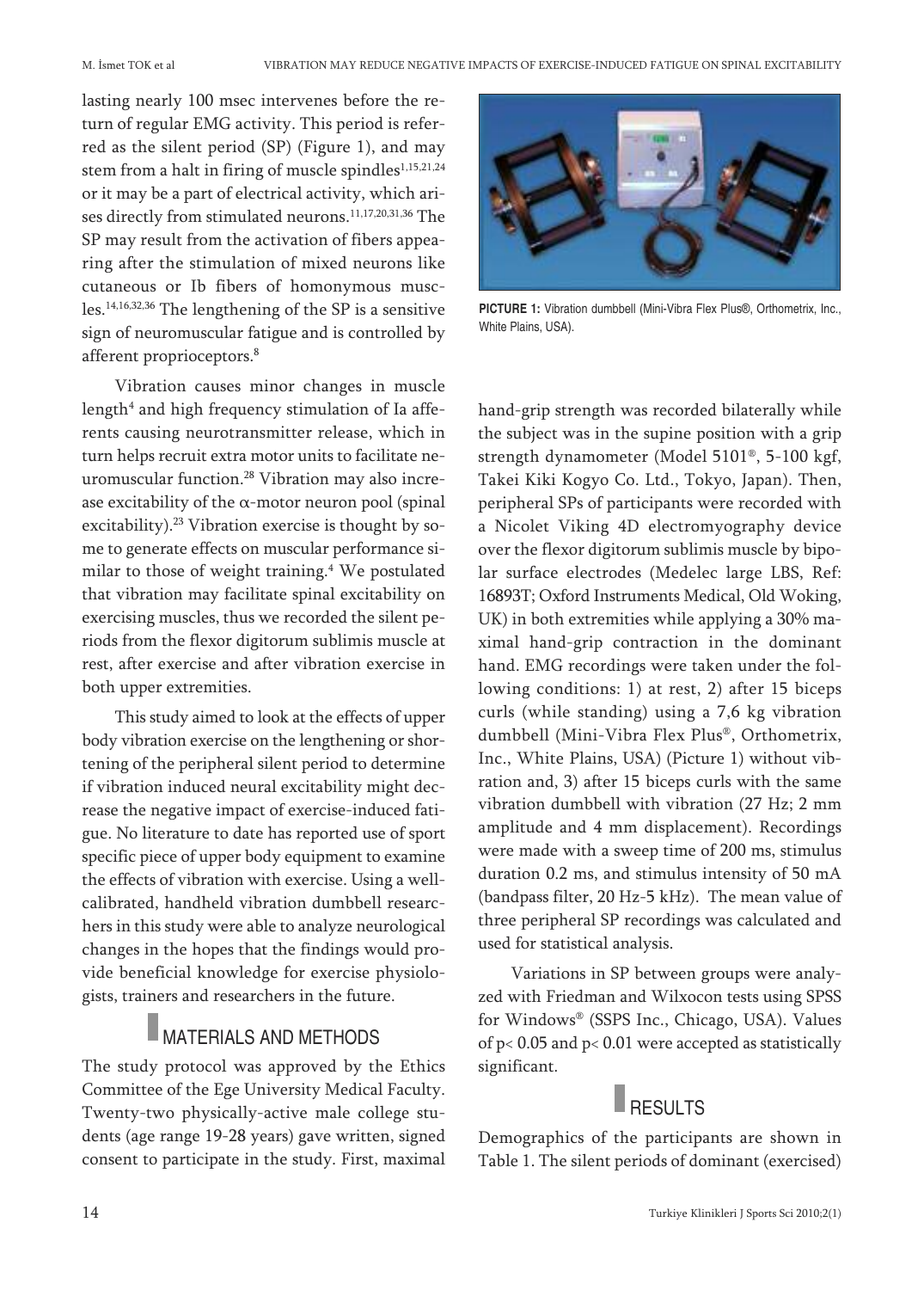| <b>TABLE 1:</b> Demographic features of participants (n: 22) |                  |                 |  |  |  |
|--------------------------------------------------------------|------------------|-----------------|--|--|--|
|                                                              | Mean $\pm$ SD    | Range (min-max) |  |  |  |
| Age (years)                                                  | $21.7 \pm 2.26$  | 19-28           |  |  |  |
| Height (cms)                                                 | $177.5 \pm 6.79$ | 163-191         |  |  |  |
| Weight (kgs)                                                 | $70.1 \pm 7.60$  | 55-86           |  |  |  |

and non-dominant (non-exercised) extremities at rest were not significantly different (p> 0.05; Table 2). After exercise SPs lengthened in both the dominant (exercised) and non-dominant arms, however this was statistically significant only for the non-dominant arm (p< 0.01; Figure 1 and Table 2). Vibration with exercise, on the other hand, resulted in shortened SPs in both arms in relation to rest and exercise without vibration values (p< 0.01; Figure 2, Table 2).

### **DISCUSSION**

Our results show exercise alone may lengthen SPs in both exercising and non-exercising extremities while exercise with vibration acts to shorten the SPs in both of these limbs. Therefore, the addition of vibration may facilitate excitatory functions of exercising muscles.

Findings that SP duration increases with exercise are supported by previous studies. Since increases in extra-cellular potassium and other



**FIGURE 1:** Silent Period EMG recording.

| TABLE 2: Differences between peripheral silent periods (milliseconds) in dominant and non-dominant upper extremities,<br>pre-exercise (rest), post-exercise (Ex) and post-vibration exercise (VibEx). |                              |                |              |                            |                 |                 |  |  |
|-------------------------------------------------------------------------------------------------------------------------------------------------------------------------------------------------------|------------------------------|----------------|--------------|----------------------------|-----------------|-----------------|--|--|
|                                                                                                                                                                                                       | Dominant Side (Exercised)    |                |              | Non-Dominant Side (Non-ex) |                 |                 |  |  |
|                                                                                                                                                                                                       | Rest                         | Ex             | VibEx        | Rest                       | Ex              | VibEx           |  |  |
| Silent Period (msec)                                                                                                                                                                                  | $42.6 \pm 12.6$              | $46.7 \pm 8.4$ | $33.2 + 9.1$ | $40.6 \pm 9.6$             | $50.3 \pm 10.2$ | $33.4 \pm 13.2$ |  |  |
| Friedman                                                                                                                                                                                              | $x^2 = 20.74$ $p = 0.0001**$ |                |              | $x^2 = 21.91$ p = 0.0001*  |                 |                 |  |  |
|                                                                                                                                                                                                       |                              | Ex             | VibEx        |                            | Ex              | VibEx           |  |  |
| Wilcoxon                                                                                                                                                                                              | Rest                         | 0.115          | $0.0001**$   | Rest                       | $0.010**$       | $0.003**$       |  |  |
| (p values)                                                                                                                                                                                            | Ex                           |                | $0.0001**$   | Ex                         |                 | $0.001**$       |  |  |
| Bialateral Differences (Dominant vs. Non-Dominant)                                                                                                                                                    |                              |                |              |                            |                 |                 |  |  |
| Wilcoxon                                                                                                                                                                                              | Rest                         |                | Ex           |                            | VibEx           |                 |  |  |
| (p values)                                                                                                                                                                                            | 0.257                        |                | 0.168        |                            | 0.896           |                 |  |  |

\*: p<0.05; \*\*:p<0.01.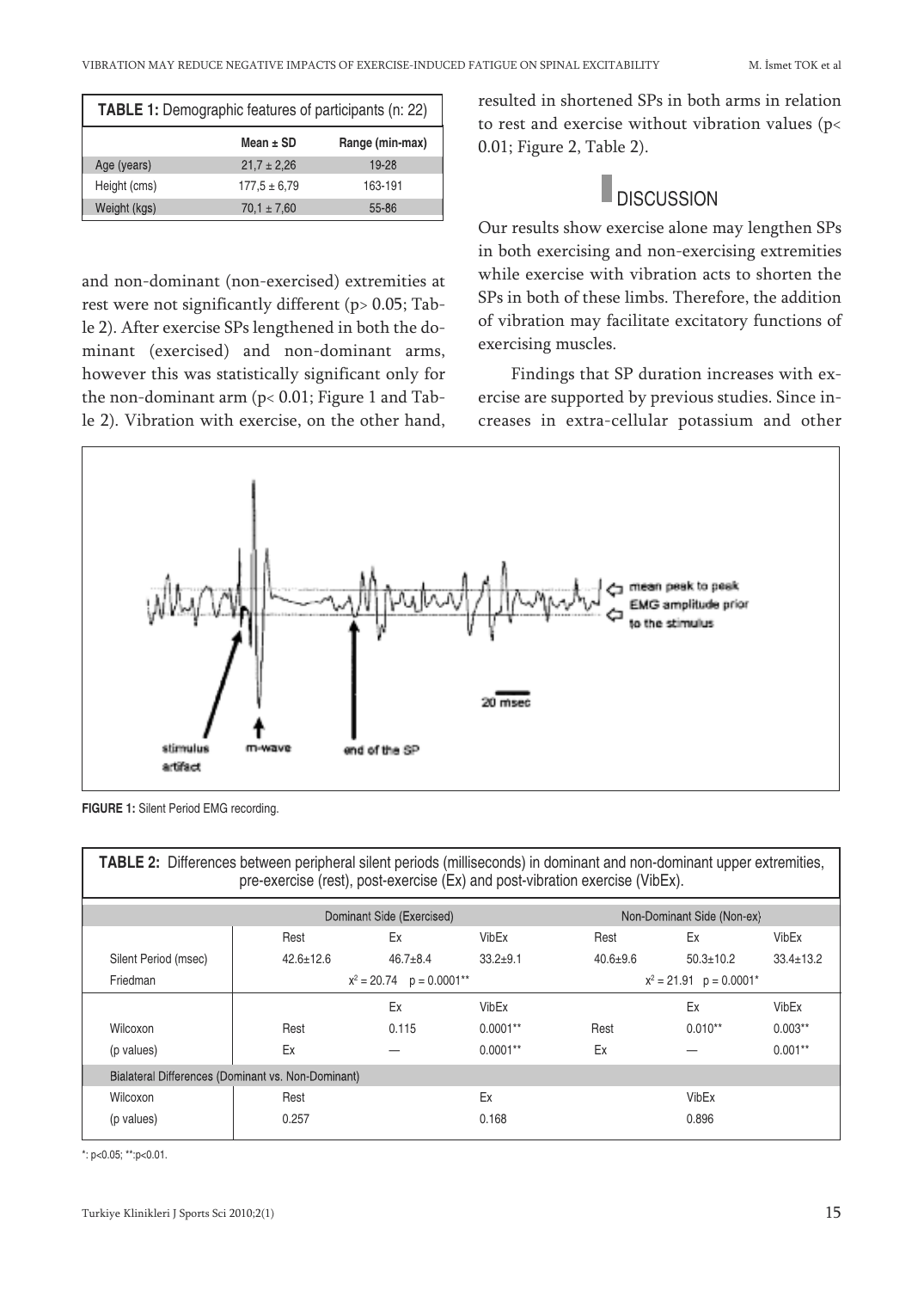

**FIGURE 2:** Silent period variations in dominant and non-dominant upper extremities, pre-exercise (rest), post-exercise (Ex) and post-vibration exercise (VibEx).

metabolites cause reflexive α-motor neuron pool inhibition, firing rates diminish. 29,33,34 During fatigue, central and afferent activities are affected, motor units are weakened and central stimulations are needed to supplement additional motor units. SP times are related to central stimulus rates that reach the  $\alpha$ -motor neuron pool and to inhibition of cutaneous afferents that innervates neuron pool. 18,32,36 SP extends with any activation of fatiguing muscle. With recovery from fatigue, blood flow reduces metabolites rapidly and homeostasis occurs. <sup>2</sup> However, additional central stimulation is still needed for force production in muscles. In the relaxation period, after contraction, more motor units have to be recruited to sustain force production needed for muscle contraction. In this period, inhibitory afferent feedback compensation mechanisms are not required. Therefore, since inhibitory afferent feedback mechanism effects are diminished but increased central stimulation continues, SPs are shortened when compared with prefatigued values.

Cox and colleagues found that subjects' silent period times were decreased for 10 minutes after maximum voluntary contraction of the vastus lateralis muscles as compared to silent period values at rest. <sup>8</sup> The length of the silent period SP reflects spinal excitability and sensitivity levels. Increased spinal excitability is suggested by shortened SPs; silent periods are sensitive to neuromuscular changes caused by fatigue and it is thought that these are modified by sensory afferent fiber stimulation. 8

Mechanical vibration increases neurological excitability in muscles. <sup>35</sup> This is known as the tonic vibration reflex (TVR). <sup>27</sup> TVR results from the stretching of muscle spindles, activating Ia afferent neural signals, which in turn activate alpha-motor neurons and lead to muscle fiber contraction. TVR activates motor units via polysynaptic pathways. TVR increased motor unit recruitment resulting from muscle spindle and polysynaptic pathways activation. <sup>11</sup> In effect, muscle activation is temporarily increased. But, EMG activity shows that muscle spindles stimulated for a lengthened period of time by vibration will lead to fatigue as evidenced by decreased motor unit firing and decreased contraction strength.<sup>10,11</sup> In contrast, use of vibration to stimulate muscles in lower extremities resulted in increased power and strength as well as improvements in body balance thought to be due to neurological adaptations. 2

Several authors have found potentiation of neural pathways by total body vibration when testing resistance and explosive training techniques.<sup>9</sup> Resistance training is known to affect corticospinal cells and neuronal transmission in spinal motor neurons. 6,7 During vibration, proprioceptive pathways and sensory receptors are activated and reflex muscle contractions occur. After a twelveweek exercise program, isometric strength increases, in large part through the positive proprioceptive effects of the feedback loop. <sup>9</sup> Along with stimulation of the sensory receptors, the stretch reflex is activated; as the tonic vibration reflex is activated, sensitivity of the muscle spindles increases, thus causing an overall increase in activation of the motor-neuron pool. 36

After vibration exercises, the EMG-power is seen to decrease, which is seen as a sign of increasing the neural activity of the neuromuscular system, whereas EMG-rms values increased 200%. 5 The decrease in the EMG/power ratio with vibration means that vibration increases neuromuscular activity. With whole body vibration, the impulses increase to the IA fibers and after voluntary contractions the commands coming to the motor-neuron pool increase, as well as the H reflex/M response. These effects reveal the ability of the  $\alpha$ -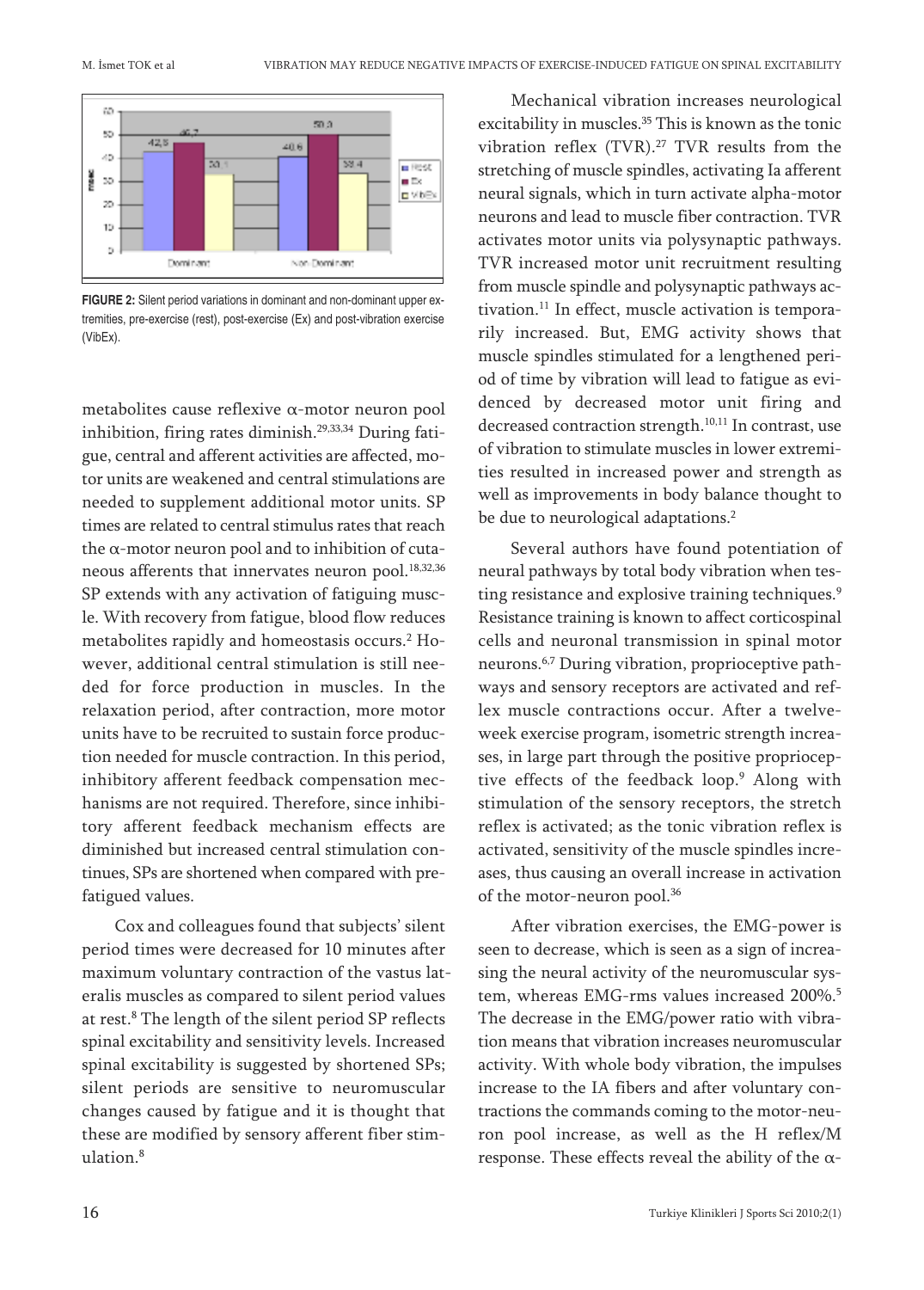motor-neurons to be stimulated otherwise known as up-regulation. 23

In our study, exercise and vibration exercise were applied in the dominant extremity only, and whereas exercise alone lengthened the silent period in the dominant extremity, exercise with vibration shortened the silent period in both dominant (exercised) and non-dominant (nonexercised) extremities. Silent periods shortened significantly in both extremities after exercise compared with SP changes after rest and after exercise only, suggesting that vibration may help reduce the fatiguing effects of exercise. It is also interesting to note this crossover effect may have positive implications for training uninjured limb and seeing a beneficial effect on the injured limb.

Although new literature<sup>3,22,25</sup> suggests that bench press and biceps curl maximal strength gains are not evident immediately after vibration exercise application, this is not necessarily inconsistent with our findings. Our results suggest that vibration exercise does improve neural excitability and may improve strength gains over time if vibration is included in the exercise routine. Further research is required to clarify these issues.

In conclusion, exercise with vibration dumbbells seem to be effective to facilitate strength and power gains. Further studies might focus on chronic effects of vibration trainings, duration of recovery from acute effects, optimal loading duration for a single repetition of a vibration exercise and the inclusion of other cohort groups that might benefit from this unique training.

#### **REFERENCES**

- 1. Angel RW, Eppler W, Iannone A. Silent period produced by the unloading of muscle during voluntary contraction. J Physiol 1965;180 (4): 864- 70.
- 2. Barry DT. AAEM Minimonograph #36: Basic concepts of electricity and electronics in clinical electromyography. Muscle and Nerve 1991;14 (10): 937-46.
- 3. Betts EF, Smith J, Wischmeyer S, Betts JJ. Effect of acute, whole –body vibration on an ısometric one repetition biceps curl. Medicine & Science in Sports & Exercise 2009;41 (5) 82.
- 4. Bosco C, Colli R, Introini E, Cardinale M, Tihanyi J, Von Duvillard S, et al. Adaptive responces of human skeltal muscle to vibration exposure. Clin. Physiol 1999;19(2):183-7.
- 5. Bosco C, Cardinale M, Tsarpela O, Locatelli E. New trends in training science: the use of vibrations for enhancing performance. New Studies in Athletics 1999;14 (4): 55-62.
- 6. Carroll TJ, Rıek S, Carson G. The sites of neural adaptations induced by resistance training in humans, J Physiol 2002;544(2):641-52.
- 7. Carroll TJ, Rıek S, Carson G. Neural adaptations to resistance training: implications for movement control. Sports Med 2001; 31 (12): 829-40.
- 8. Cox D. The effect of fatique on the mixed nevre silent period. Graduate programme in kinesiology and health sciences, York University. North York: Ontario; 1997. p.2-71.
- 9. Delecluse C, Roelants M., Verschueren S. Strength increase after vibration whole-body

vibration compared with resistance training, Medicine & Science in sports & Exercise 2003;35 (6):1033-41.

- 10. Eklund G. Position sense and state of contraction; the effects of vibration, J Neurol Neurosurg Psych 1972;35(5):606-11.
- 11. Gail DP, Lance J, Neilson P. Differential effects on tonic and phacis reflex mechanisms produced by vibration of muscles in man. J Neurol Neurosurg Psych 1966;29:1-11.
- 12. Higgins DC, Lieberman JS. The muscle silent period: Variability in normal man, Electroencephalography and Clinical Neurophysiology 1968a;24:176-82.
- 13. Humphries B, Warman G, Purton J, Doyle TLA, Dugan E. The influence of vibration on muscle activation and rate of force development during maximal isometric contractions, Journal of Sports Scıence & Medicine 2004;3 (1):16-22.
- 14. Inghiuerî M, Beradeili A, Cruccu G, Manfredi M, Priori A, Rothwell JC. Inhibition of hand muscle motoneurones by peripheral nerve stimulation in the relaxed hurnan subject. Antidromic versus orthodromic input, Electroencephalography and Clinical Neurophysiology. 1995;97(1):63-8.
- 15. Jansen JKS, Rudjord T. On the silent period and Golgi tendon organs of the soleus muscle of the cat, Acta Physiol 1964; 62(4):364- 79.
- 16. Leis AA. The cutaneous and mixed nerve silent period, Muscle and Nerve 1993;16(10): 1130-2.
- 17. Leis AA, Arturo A., Ross M, Emori T, Matsue Y, Saito T. The silent period produced by electrical stimulation of mixed peripheral nerves, Muscle and Nerve 1991;14 (12):1202-8.
- 18. Leis AA, Stetkarova A, Benc, Stokic DS. Spinal motor neuron excitability during the cutaneous dent period. Muscle Nerve 1995;18 (12):1464-70.
- 19. Martin B, Park H. Analysis of the tonic vibration reflex: influence of vibration variables on motor unit synchronization and fatique, Eur J Appl Physiol 1997;75(6):504- 11.
- 20. Mclellan DL. The electromyograhic silent period produced by supramaximal electrical stimulation in normal man, Journal of Neurology Neurosurgery and Psychiatry 1973;3(6):334- 41.
- 21. Merton PA. The silent period in a muscle of the human hand. JPhysiol 1951;114(1-2):183- 98.
- 22. Moran Kıeran, Mcnamara Brıan, Luo Jın. Effect of vibration training in maximal effort (70 % 1 RM) dynamic bicep curls 2007;39(3):526- 33.
- 23. Nıshıhıra Y, Iwasaki T, Hatta A. Wasak T, Kanada T, Kuroıwa K. Effect of Whole Body Vibration Stimulus and Voluntary Contraction on Motoneuron Pool. Advances in Exercise and Sports Physiology 2002;8(4):83-6.
- 24. Renou G, Rondout R, Bathien N. Influence of peripheral stimulation on the silent penod between bursts of Parkinsonian patients, New Developments in Electromyography and Clinical Neurophysiology 1973;3:635- 40.